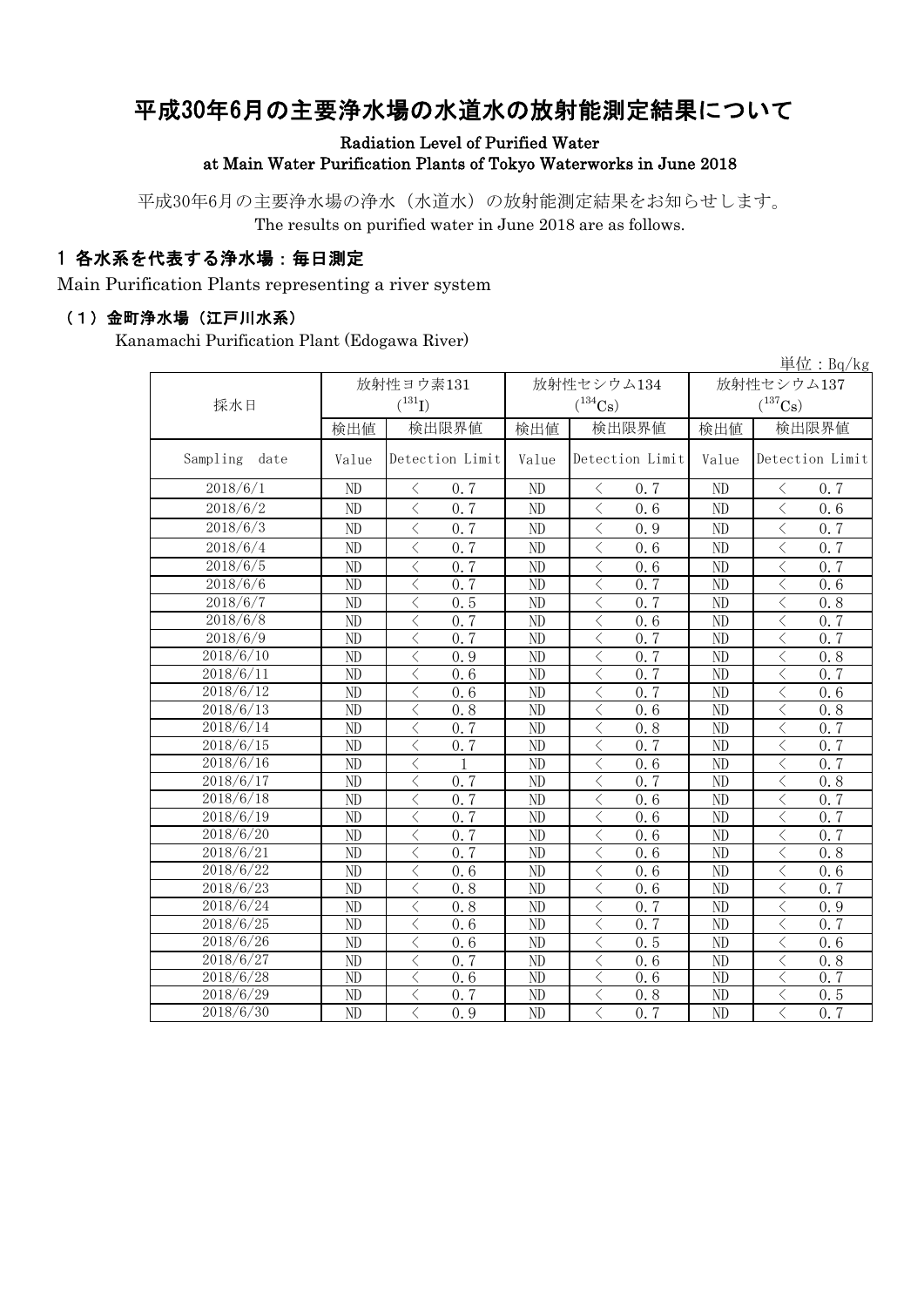### (2)朝霞浄水場 (荒川水系)

Asaka Purification Plant (Arakawa River)

|                  |                 |                                                 |                 |                                                 |                       | 単位: $Bq/kg$                                     |  |  |
|------------------|-----------------|-------------------------------------------------|-----------------|-------------------------------------------------|-----------------------|-------------------------------------------------|--|--|
|                  |                 | 放射性ヨウ素131                                       |                 | 放射性セシウム134                                      | 放射性セシウム137            |                                                 |  |  |
| 採水日              |                 | $(^{131}I)$                                     |                 | $(^{134}\mathrm{Cs})$                           | $(^{137}\mathrm{Cs})$ |                                                 |  |  |
|                  | 検出値             | 検出限界値                                           | 検出値             | 検出限界値                                           | 検出値                   | 検出限界値                                           |  |  |
| Sampling<br>date | Value           | Detection Limit                                 | Value           | Detection Limit                                 | Value                 | Detection Limit                                 |  |  |
| 2018/6/1         | ND              | 0.6<br>$\lt$                                    | ND              | $\lt$<br>0.7                                    | N <sub>D</sub>        | 0.7<br>$\langle$                                |  |  |
| 2018/6/2         | ND              | $\langle$<br>0.7                                | ND              | $\langle$<br>0.7                                | ND                    | $\langle$<br>0.8                                |  |  |
| 2018/6/3         | N <sub>D</sub>  | $\lt$<br>0.7                                    | ND              | $\,<\,$<br>0.8                                  | ND                    | $\lt$<br>0.7                                    |  |  |
| 2018/6/4         | ND              | $\overline{\left\langle \right\rangle }$<br>0.7 | ND              | $\overline{\left\langle \right\rangle }$<br>0.7 | ND                    | $\overline{\left\langle \right\rangle }$<br>0.7 |  |  |
| 2018/6/5         | ND              | $\langle$<br>0.7                                | ND              | $\langle$<br>0.8                                | ND                    | $\langle$<br>0.8                                |  |  |
| 2018/6/6         | N <sub>D</sub>  | $\langle$<br>0.7                                | ND              | $\langle$<br>0, 6                               | N <sub>D</sub>        | $\langle$<br>0.7                                |  |  |
| 2018/6/7         | $\overline{ND}$ | $\overline{\langle}$<br>0.7                     | $\overline{ND}$ | $\overline{\langle}$<br>0.9                     | ND                    | $\overline{\langle}$<br>0.7                     |  |  |
| 2018/6/8         | ND              | $\langle$<br>0.7                                | ND              | $\lt$<br>0.7                                    | N <sub>D</sub>        | $\langle$<br>0, 8                               |  |  |
| 2018/6/9         | ND              | $\langle$<br>0.7                                | ND              | $\lt$<br>0, 6                                   | N <sub>D</sub>        | $\lt$<br>0, 6                                   |  |  |
| 2018/6/10        | ND              | $\langle$<br>0.7                                | ND              | $\langle$<br>0.9                                | ND                    | $\langle$<br>0, 8                               |  |  |
| 2018/6/11        | ND              | $\langle$<br>0, 6                               | ND              | $\langle$<br>0, 7                               | ND                    | $\lt$<br>0, 6                                   |  |  |
| 2018/6/12        | ND              | $\langle$<br>0.7                                | ND              | $\langle$<br>0, 7                               | ND                    | 0.7<br>$\lt$                                    |  |  |
| 2018/6/13        | ND              | $\lt$<br>0.7                                    | ND              | $\lt$<br>0.6                                    | ND                    | $\lt$<br>0.9                                    |  |  |
| 2018/6/14        | ND              | $\langle$<br>0.7                                | ND              | $\lt$<br>0.9                                    | ND                    | $\langle$<br>0.8                                |  |  |
| 2018/6/15        | ND              | $\langle$<br>0.6                                | ND              | $\langle$<br>0.6                                | ND                    | $\langle$<br>0.7                                |  |  |
| 2018/6/16        | ND              | $\langle$<br>0.7                                | ND              | $\lt$<br>0, 7                                   | ND                    | $\lt$<br>0.7                                    |  |  |
| 2018/6/17        | ND              | $\langle$<br>0.7                                | ND              | $\lt$<br>0.6                                    | ND                    | $\langle$<br>0, 6                               |  |  |
| 2018/6/18        | ND              | $\langle$<br>0.8                                | ND              | $\lt$<br>0.9                                    | ND                    | $\lt$<br>0, 8                                   |  |  |
| 2018/6/19        | ND              | $\langle$<br>0, 7                               | ND              | $\lt$<br>0.7                                    | ND                    | $\langle$<br>0.6                                |  |  |
| 2018/6/20        | ND              | $\langle$<br>0.7                                | ND              | $\lt$<br>0, 7                                   | ND                    | $\langle$<br>0.8                                |  |  |
| 2018/6/21        | N <sub>D</sub>  | $\langle$<br>0.7                                | ND              | $\lt$<br>0, 7                                   | ND                    | $\langle$<br>0.7                                |  |  |
| 2018/6/22        | N <sub>D</sub>  | $\langle$<br>0, 6                               | ND              | $\langle$<br>0.6                                | ND                    | $\langle$<br>0.6                                |  |  |
| 2018/6/23        | ND              | $\langle$<br>0.8                                | ND              | $\lt$<br>0.5                                    | ND                    | $\overline{\langle}$<br>0.7                     |  |  |
| 2018/6/24        | ND              | $\langle$<br>0.7                                | ND              | $\lt$<br>0, 7                                   | ND                    | $\langle$<br>0.9                                |  |  |
| 2018/6/25        | N <sub>D</sub>  | 0.8<br>$\lt$                                    | ND              | $\lt$<br>0.6                                    | N <sub>D</sub>        | 0.7<br>$\lt$                                    |  |  |
| 2018/6/26        | N <sub>D</sub>  | 0.7<br>$\langle$                                | ND              | $\langle$<br>0.8                                | N <sub>D</sub>        | $\langle$<br>0.9                                |  |  |
| 2018/6/27        | ND              | $\lt$<br>0.6                                    | ND              | $\lt$<br>0.8                                    | N <sub>D</sub>        | $\lt$<br>0.6                                    |  |  |
| 2018/6/28        | N <sub>D</sub>  | $\langle$<br>0.6                                | ND              | $\lt$<br>0, 7                                   | N <sub>D</sub>        | $\lt$<br>0.5                                    |  |  |
| 2018/6/29        | ND              | $\overline{\langle}$<br>0.6                     | ND              | $\langle$<br>0.6                                | ND                    | $\overline{\langle}$<br>0.6                     |  |  |
| 2018/6/30        | ND              | $\lt$<br>$0, \overline{7}$                      | ND              | $\langle$<br>0.8                                | ND                    | $\lt$<br>0.6                                    |  |  |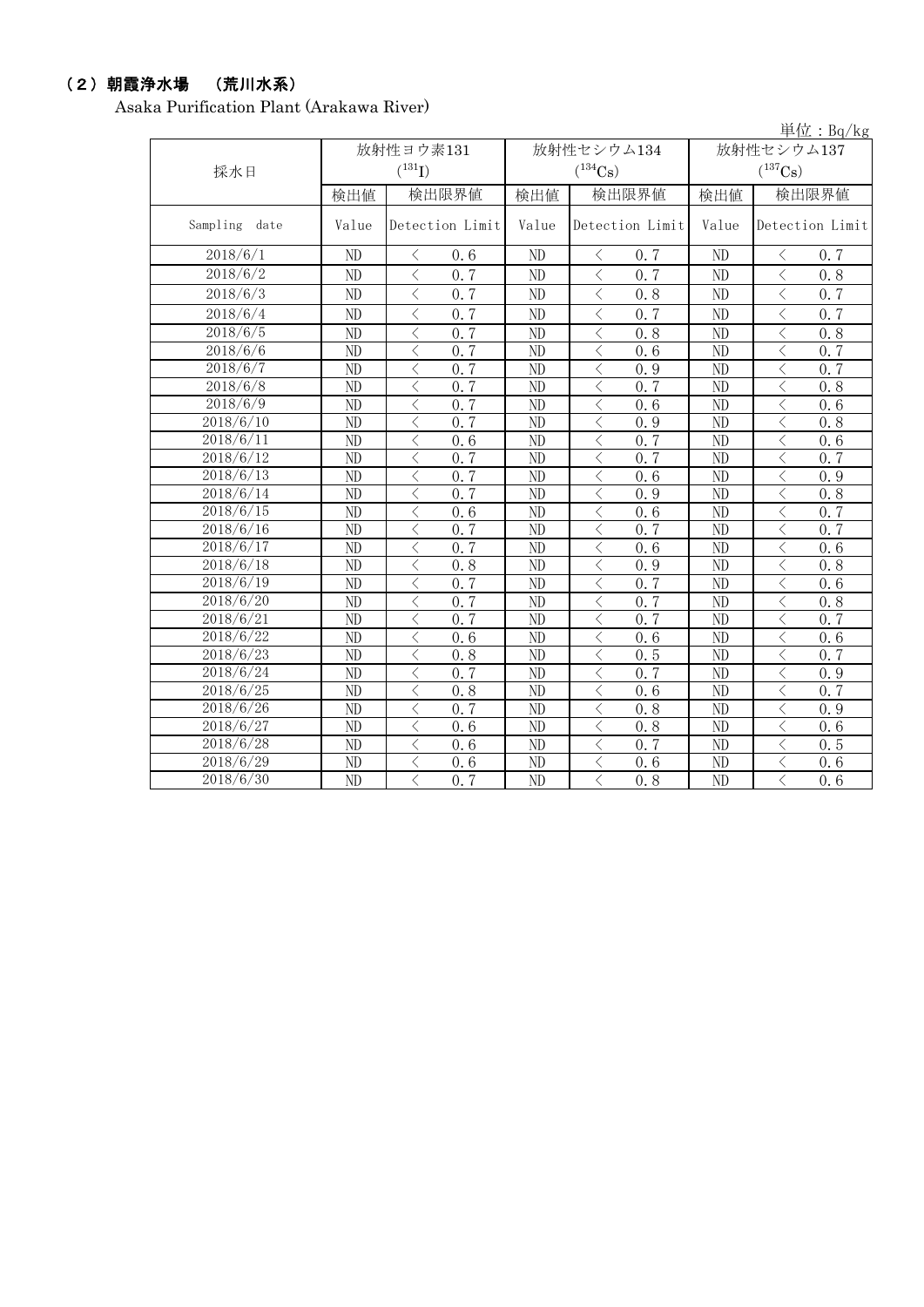# (3)小作浄水場 (多摩川水系)

Ozaku Purification Plant (Tamagawa River)

|                        |                 |                                                 |                 |                                                 |                       | 単位: $Bq/kg$                                     |  |  |
|------------------------|-----------------|-------------------------------------------------|-----------------|-------------------------------------------------|-----------------------|-------------------------------------------------|--|--|
|                        |                 | 放射性ヨウ素131                                       |                 | 放射性セシウム134                                      | 放射性セシウム137            |                                                 |  |  |
| 採水日                    |                 | $({}^{131}\mathrm{I})$                          |                 | $(^{134}\mathrm{Cs})$                           | $(^{137}\mathrm{Cs})$ |                                                 |  |  |
|                        | 検出値             | 検出限界値                                           | 検出値             | 検出限界値                                           | 検出値                   | 検出限界値                                           |  |  |
| Sampling<br>date       | Value           | Detection Limit                                 | Value           | Detection Limit                                 | Value                 | Detection Limit                                 |  |  |
| 2018/6/1               | ND              | 0.7<br>$\lt$                                    | ND              | $\lt$<br>0.6                                    | ND                    | 0.7<br>$\langle$                                |  |  |
| 2018/6/2               | ND              | $\langle$<br>0.6                                | ND              | $\langle$<br>0.7                                | ND                    | $\langle$<br>0, 7                               |  |  |
| 2018/6/3               | ND              | $\langle$<br>0.6                                | ND              | $\langle$<br>0.8                                | ND                    | $\lt$<br>0.8                                    |  |  |
| 2018/6/4               | ND              | $\overline{\left\langle \right\rangle }$<br>0.6 | ND              | $\overline{\left\langle \right\rangle }$<br>0.6 | ND                    | $\overline{\left\langle \right\rangle }$<br>0.7 |  |  |
| 2018/6/5               | ND              | $\langle$<br>0.6                                | ND              | $\langle$<br>0.9                                | ND                    | $\langle$<br>0.5                                |  |  |
| 2018/6/6               | N <sub>D</sub>  | $\langle$<br>0, 7                               | ND              | $\langle$<br>0, 6                               | N <sub>D</sub>        | $\lt$<br>0.7                                    |  |  |
| 2018/6/7               | $\overline{ND}$ | $\overline{\langle}$<br>0.7                     | $\overline{ND}$ | $\overline{\langle}$<br>0.6                     | ND                    | $\overline{\langle}$<br>0, 7                    |  |  |
| 2018/6/8               | ND              | $\langle$<br>0, 6                               | ND              | $\lt$<br>0.6                                    | N <sub>D</sub>        | $\langle$<br>0.5                                |  |  |
| 2018/6/9               | ND              | $\langle$<br>0.7                                | ND              | $\langle$<br>0.6                                | ND                    | $\lt$<br>0.8                                    |  |  |
| 2018/6/10              | ND              | $\langle$<br>0.8                                | ND              | 0, 7<br>$\langle$                               | ND                    | $\langle$<br>0, 7                               |  |  |
| 2018/6/11              | ND              | $\langle$<br>0, 6                               | ND              | $\langle$<br>0, 7                               | ND                    | $\langle$<br>0, 6                               |  |  |
| 2018/6/12              | ND              | $\langle$<br>0.8                                | ND              | $\lt$<br>0.8                                    | ND                    | $\lt$<br>0.8                                    |  |  |
| 2018/6/13              | ND              | $\langle$<br>0.7                                | ND              | $\langle$<br>0.5                                | ND                    | $\lt$<br>0.8                                    |  |  |
| 2018/6/14              | ND              | $\langle$<br>0.7                                | ND              | $\lt$<br>0.6                                    | ND                    | $\lt$<br>$0, \overline{7}$                      |  |  |
| 2018/6/15              | ND              | $\langle$<br>0.7                                | ND              | $\langle$<br>0, 7                               | ND                    | $\langle$<br>1                                  |  |  |
| 2018/6/16              | ND              | $\langle$<br>0, 7                               | ND              | $\lt$<br>0.6                                    | ND                    | $\langle$<br>0.7                                |  |  |
| 2018/6/17              | ND              | $\langle$<br>0.8                                | ND              | $\lt$<br>0, 7                                   | ND                    | $\langle$<br>0, 7                               |  |  |
| 2018/6/18              | ND              | $\langle$<br>0.7                                | ND              | $\langle$<br>0.7                                | ND                    | $\lt$<br>0.8                                    |  |  |
| 2018/6/19              | ND              | $\langle$<br>0.7                                | ND              | $\lt$<br>0.7                                    | ND                    | $\lt$<br>0.7                                    |  |  |
| 2018/6/20              | ND              | $\langle$<br>0.7                                | ND              | $\,<\,$<br>0.5                                  | ND                    | $\langle$<br>0.7                                |  |  |
| $2018/6\sqrt{21}$      | ND              | $\lt$<br>0.8                                    | ND              | $\lt$<br>0.7                                    | ND                    | $\lt$<br>0.8                                    |  |  |
| 2018/6/22              | ND              | $\lt$<br>0, 7                                   | ND              | $\langle$<br>0.9                                | ND                    | $\lt$<br>0.7                                    |  |  |
| 2018/6/23              | ND              | $\langle$<br>0.8                                | ND              | $\lt$<br>0.5                                    | ND                    | $\langle$<br>0.7                                |  |  |
| $20\overline{18/6}/24$ | ND              | $\langle$<br>0, 7                               | ND              | $\lt$<br>0.8                                    | ND                    | $\langle$<br>0.7                                |  |  |
| 2018/6/25              | ND              | $\langle$<br>0.6                                | ND              | $\lt$<br>0.7                                    | ND                    | $\lt$<br>0.7                                    |  |  |
| $20\overline{18/6/26}$ | ND              | $\langle$<br>0.6                                | ND              | $\lt$<br>0.5                                    | ND                    | $\langle$<br>0.7                                |  |  |
| $20\overline{18/6}/27$ | $\overline{ND}$ | $\overline{\langle}$<br>0, 6                    | ND              | $\overline{\langle}$<br>0.6                     | $\overline{ND}$       | $\overline{\langle}$<br>0, 7                    |  |  |
| $20\overline{18/6}/28$ | $\overline{ND}$ | $\overline{\langle}$<br>0.7                     | $\overline{ND}$ | $\lt$<br>0.8                                    | $\overline{ND}$       | $\overline{\langle}$<br>0.6                     |  |  |
| $20\overline{18/6/29}$ | ND              | $\overline{\langle}$<br>0.7                     | ND              | $\overline{\langle}$<br>0.7                     | ND                    | $\overline{\langle}$<br>0.7                     |  |  |
| 2018/6/30              | ND              | $\langle$<br>0.9                                | ND              | $\langle$<br>0.8                                | ND                    | $\lt$<br>0.8                                    |  |  |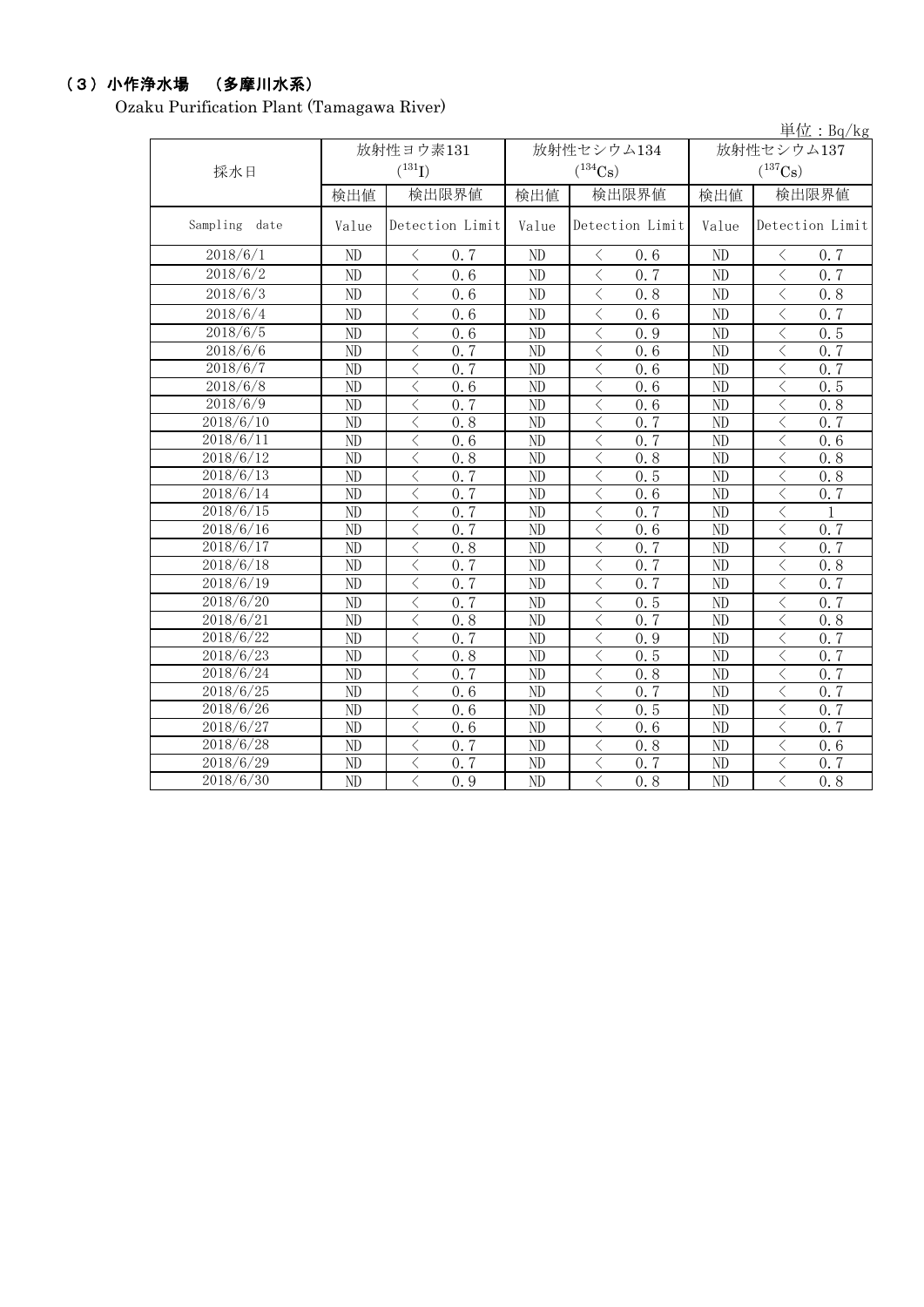# (4)東村山浄水場 (多摩川・荒川水系)

Higashi-murayama Purification Plant (Tamagawa・Arakawa River)

|                        |                        |                                                               |                 |                             |                 | 単位: $Bq/kg$                                     |  |
|------------------------|------------------------|---------------------------------------------------------------|-----------------|-----------------------------|-----------------|-------------------------------------------------|--|
|                        |                        | 放射性ヨウ素131                                                     |                 | 放射性セシウム134                  | 放射性セシウム137      |                                                 |  |
| 採水日                    |                        | $({}^{131}\mathrm{I})$                                        |                 | $(^{134}\mathrm{Cs})$       |                 | $(^{137}\mathrm{Cs})$                           |  |
|                        | 検出値                    | 検出限界値                                                         | 検出値             | 検出限界値                       | 検出値             | 検出限界値                                           |  |
| Sampling<br>date       | Value                  | Detection Limit                                               | Value           | Detection Limit             | Value           | Detection Limit                                 |  |
| 2018/6/1               | ND                     | 0.9<br>$\langle$                                              | ND              | 0.5<br>$\langle$            | ND              | $\langle$<br>0.7                                |  |
| 2018/6/2               | ND                     | $\langle$<br>0.7                                              | ND              | $\langle$<br>0, 7           | ND              | $\overline{\left\langle \right\rangle }$<br>0.6 |  |
| 2018/6/3               | ND                     | $\langle$<br>0.8                                              | ND              | $\langle$<br>0.8            | N <sub>D</sub>  | $\langle$<br>0.8                                |  |
| 2018/6/4               | ND                     | $\lt$<br>0.7                                                  | ND              | $\lt$<br>0.7                | ND              | $\langle$<br>0.7                                |  |
| 2018/6/5               | ND                     | $\lt$<br>0.6                                                  | ND              | $\lt$<br>0.6                | ND              | $\langle$<br>0.6                                |  |
| 2018/6/6               | ND                     | $\overline{\left\langle \right\rangle }$<br>$0, \overline{7}$ | ND              | $\,$ $\,$ $\,$<br>0.9       | ND              | $\lt$<br>0.8                                    |  |
| 2018/6/7               | ND                     | $\langle$<br>0.7                                              | ND              | $\overline{\langle}$<br>0.7 | ND              | $\overline{\langle}$<br>0.7                     |  |
| 2018/6/8               | ND                     | $\overline{\left\langle \right\rangle }$<br>0.6               | ND              | $\overline{\langle}$<br>0.7 | ND              | $\overline{\langle}$<br>0.8                     |  |
| 2018/6/9               | ND                     | $\overline{\left\langle \right\rangle }$<br>0.7               | ND              | $\lt$<br>0.6                | ND              | $\langle$<br>0.7                                |  |
| 2018/6/10              | ND                     | $\langle$<br>0.8                                              | ND              | $\langle$<br>0.9            | N <sub>D</sub>  | $\langle$<br>0, 6                               |  |
| 2018/6/11              | ND                     | $\langle$<br>0, 7                                             | ND              | $\lt$<br>0.5                | ND              | $\langle$<br>0, 7                               |  |
| 2018/6/12              | ND                     | $\langle$<br>0.6                                              | ND              | $\lt$<br>0.6                | ND              | $\langle$<br>0, 6                               |  |
| 2018/6/13              | ND                     | $\lt$<br>0, 7                                                 | ND              | $\langle$<br>0.8            | ND              | $\lt$<br>0, 8                                   |  |
| 2018/6/14              | ND                     | $\lt$<br>0.7                                                  | ND              | $\langle$<br>0.7            | ND              | $\lt$<br>0.8                                    |  |
| 2018/6/15              | ND                     | $\langle$<br>0.6                                              | ND              | $\langle$<br>0.6            | ND              | $\lt$<br>0.6                                    |  |
| 2018/6/16              | ND                     | $\lt$<br>0.7                                                  | ND              | $\lt$<br>0.6                | ND              | く<br>0.8                                        |  |
| 2018/6/17              | ND                     | $\lt$<br>0.8                                                  | ND              | $\lt$<br>0.6                | ND              | $\langle$<br>0.8                                |  |
| 2018/6/18              | ND                     | $\langle$<br>0.7                                              | ND              | $\,$ $\,$ $\,$<br>0.8       | ND              | $\lt$<br>0.8                                    |  |
| 2018/6/19              | ND                     | $\overline{\left\langle \right\rangle }$<br>0.7               | ND              | $\langle$<br>0.7            | ND              | 0.8<br>$\lt$                                    |  |
| 2018/6/20              | ND                     | $\lt$<br>0.6                                                  | ND              | $\lt$<br>0.6                | ND              | $\langle$<br>0.7                                |  |
| 2018/6/21              | ND                     | $\lt$<br>0.8                                                  | ND              | $\lt$<br>0.9                | ND              | $\lt$<br>0.8                                    |  |
| 2018/6/22              | ND                     | $\overline{\left\langle \right\rangle }$<br>0, 6              | ND              | $\langle$<br>0.6            | ND              | $\langle$<br>0.8                                |  |
| 2018/6/23              | ND                     | $\langle$<br>0.8                                              | ND              | $\langle$<br>0.7            | ND              | $\langle$<br>0, 7                               |  |
| 2018/6/24              | ND                     | $\lt$<br>0.7                                                  | ND              | $\langle$<br>0.8            | ND              | $\langle$<br>0.8                                |  |
| 2018/6/25              | ND                     | $\lt$<br>0.8                                                  | ND              | $\langle$<br>0.6            | ND              | $\langle$<br>0.8                                |  |
| $20\overline{18/6/26}$ | ND                     | $\langle$<br>0.7                                              | ND              | $\langle$<br>0.6            | ND              | $\langle$<br>0.7                                |  |
| 2018/6/27              | ND                     | $\langle$<br>0.6                                              | ND              | $\langle$<br>0.9            | ND              | $\lt$<br>0.8                                    |  |
| $20\overline{18/6}/28$ | ND                     | $\lt$<br>0.8                                                  | ND              | $\langle$<br>0.6            | ND              | $\lt$<br>0.8                                    |  |
| 2018/6/29              | ND                     | $\overline{\left\langle \right\rangle }$<br>0.8               | ND              | $\lt$<br>0.9                | ND              | $\langle$<br>0.6<br>$\overline{\langle}$        |  |
| 2018/6/30              | $\overline{\text{ND}}$ | $\overline{\langle}$<br>0.7                                   | $\overline{ND}$ | $\langle$<br>0.7            | $\overline{ND}$ | 0.9                                             |  |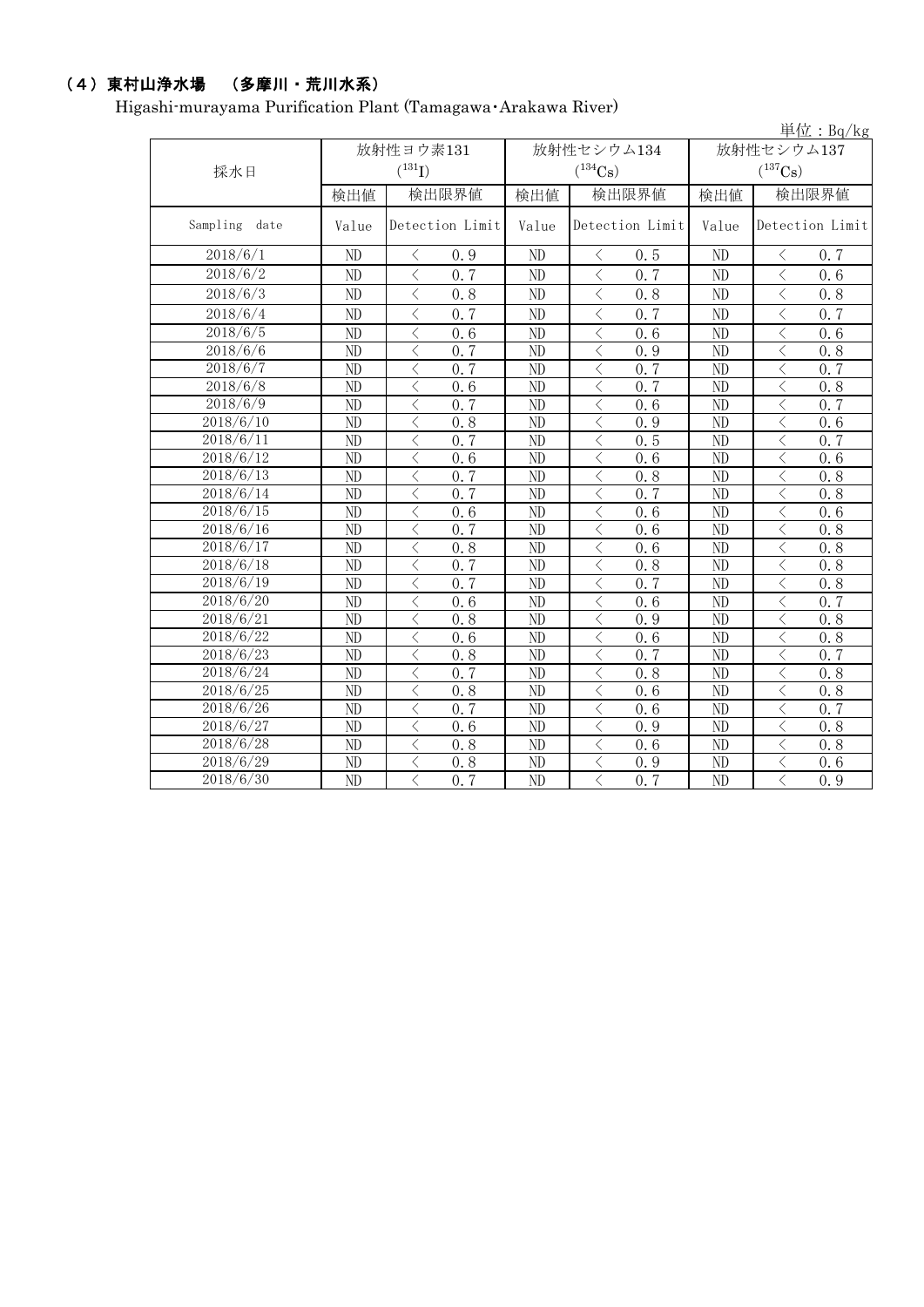# (5)長沢浄水場 (相模川水系)

Nagasawa Purification Plant (Sagamigawa River)

|                  |                |                                                 |       |                             |            | 単位: Bq/kg                                        |  |
|------------------|----------------|-------------------------------------------------|-------|-----------------------------|------------|--------------------------------------------------|--|
|                  |                | 放射性ヨウ素131                                       |       | 放射性セシウム134                  | 放射性セシウム137 |                                                  |  |
| 採水日              |                | $(^{131}I)$                                     |       | $(^{134}Cs)$                |            | $(^{137}Cs)$                                     |  |
|                  | 検出値            | 検出限界値                                           | 検出値   | 検出限界値                       | 検出値        | 検出限界値                                            |  |
| Sampling<br>date | Value          | Detection Limit                                 | Value | Detection Limit             | Value      | Detection Limit                                  |  |
| 2018/6/1         | ND             | 0.6<br>$\lt$                                    | ND    | $\langle$<br>0.7            | ND         | 0.8<br>$\langle$                                 |  |
| 2018/6/2         | ND             | $\langle$<br>0.6                                | ND    | $\lt$<br>0.7                | ND         | $\overline{\left\langle \right\rangle }$<br>0.7  |  |
| 2018/6/3         | ND             | $\overline{\left\langle \right\rangle }$<br>0.5 | ND    | $\lt$<br>0.8                | ND         | $\overline{\left\langle \right\rangle }$<br>0, 8 |  |
| 2018/6/4         | N <sub>D</sub> | $\langle$<br>0.7                                | ND    | $\langle$<br>0.8            | ND         | $\overline{\left\langle \right\rangle }$<br>0.8  |  |
| 2018/6/5         | ND             | $\overline{\left\langle \right\rangle }$<br>0.6 | ND    | $\lt$<br>0.7                | ND         | $\langle$<br>0, 7                                |  |
| 2018/6/6         | N <sub>D</sub> | $\langle$<br>0.7                                | ND    | $\lt$<br>0.9                | ND         | $\langle$<br>0, 8                                |  |
| 2018/6/7         | N <sub>D</sub> | $\lt$<br>0.6                                    | ND    | $\lt$<br>0.7                | ND         | 0.6<br>$\lt$                                     |  |
| 2018/6/8         | ND             | $\lt$<br>0.8                                    | ND    | $\lt$<br>0.5                | ND         | $\lt$<br>0, 7                                    |  |
| 2018/6/9         | ND             | $\lt$<br>0.8                                    | ND    | $\lt$<br>0.6                | ND         | $\lt$<br>0, 6                                    |  |
| 2018/6/10        | ND             | $\langle$<br>0.7                                | ND    | $\lt$<br>0.5                | ND         | $\lt$<br>0.8                                     |  |
| 2018/6/11        | ND             | $\langle$<br>0.6                                | ND    | $\lt$<br>0.7                | ND         | $\lt$<br>0.7                                     |  |
| 2018/6/12        | ND             | $\lt$<br>0.6                                    | ND    | $\lt$<br>0.7                | ND         | $\lt$<br>0.9                                     |  |
| 2018/6/13        | ND             | $\lt$<br>0.7                                    | ND    | $\,$ $\,$ $\,$<br>0.6       | ND         | $\langle$<br>0.7                                 |  |
| 2018/6/14        | ND             | $\langle$<br>0.6                                | ND    | $\lt$<br>0.8                | ND         | $\langle$<br>0.7                                 |  |
| 2018/6/15        | ND             | $\lt$<br>0.6                                    | ND    | $\lt$<br>0.7                | ND         | $\langle$<br>0.8                                 |  |
| 2018/6/16        | ND             | $\lt$<br>0.8                                    | ND    | $\langle$<br>0.7            | ND         | $\lt$<br>0.7                                     |  |
| 2018/6/17        | ND             | $\overline{\left\langle \right\rangle }$<br>0.7 | ND    | $\lt$<br>0, 7               | ND         | $\langle$<br>0, 7                                |  |
| 2018/6/18        | ND             | $\lt$<br>0.6                                    | ND    | $\lt$<br>0, 7               | ND         | $\lt$<br>0, 7                                    |  |
| 2018/6/19        | ND             | $\langle$<br>0.7                                | ND    | $\lt$<br>0, 7               | ND         | $\langle$<br>0, 7                                |  |
| 2018/6/20        | ND             | $\langle$<br>0.5                                | ND    | $\langle$<br>0.5            | ND         | $\langle$<br>$\overline{0.7}$                    |  |
| 2018/6/21        | ND             | 0.7<br>$\lt$                                    | ND    | $\langle$<br>0, 7           | ND         | $\lt$<br>0.8                                     |  |
| 2018/6/22        | ND             | 0.7<br>$\overline{\left\langle \right\rangle }$ | ND    | $\lt$<br>0.8                | ND         | $\overline{\left\langle \right\rangle }$<br>0, 7 |  |
| 2018/6/23        | ND             | $\lt$<br>0, 8                                   | ND    | $\langle$<br>0, 6           | ND         | $\lt$<br>0, 7                                    |  |
| 2018/6/24        | ND             | $\langle$<br>0.8                                | ND    | $\lt$<br>0, 7               | ND         | $\langle$<br>0.8                                 |  |
| 2018/6/25        | ND             | 0.7<br>$\langle$                                | ND    | $\lt$<br>0, 7               | ND         | $\langle$<br>0, 7                                |  |
| 2018/6/26        | ND             | $\langle$<br>0.7                                | ND    | $\langle$<br>0.5            | ND         | $\lt$<br>0, 7                                    |  |
| 2018/6/27        | ND             | $\lt$<br>0.7                                    | ND    | $\lt$<br>0.6                | ND         | $\lt$<br>0.8                                     |  |
| 2018/6/28        | ND             | $\langle$<br>0.6                                | ND    | $\langle$<br>0.6            | ND         | $\lt$<br>0, 7                                    |  |
| 2018/6/29        | ND             | $\lt$<br>0.7                                    | ND    | $\lt$<br>0.7                | ND         | $\lt$<br>0.8                                     |  |
| 2018/6/30        | ND             | $\overline{\langle}$<br>0.8                     | ND    | $\overline{\langle}$<br>0.7 | ND         | $\overline{\langle}$<br>0.7                      |  |